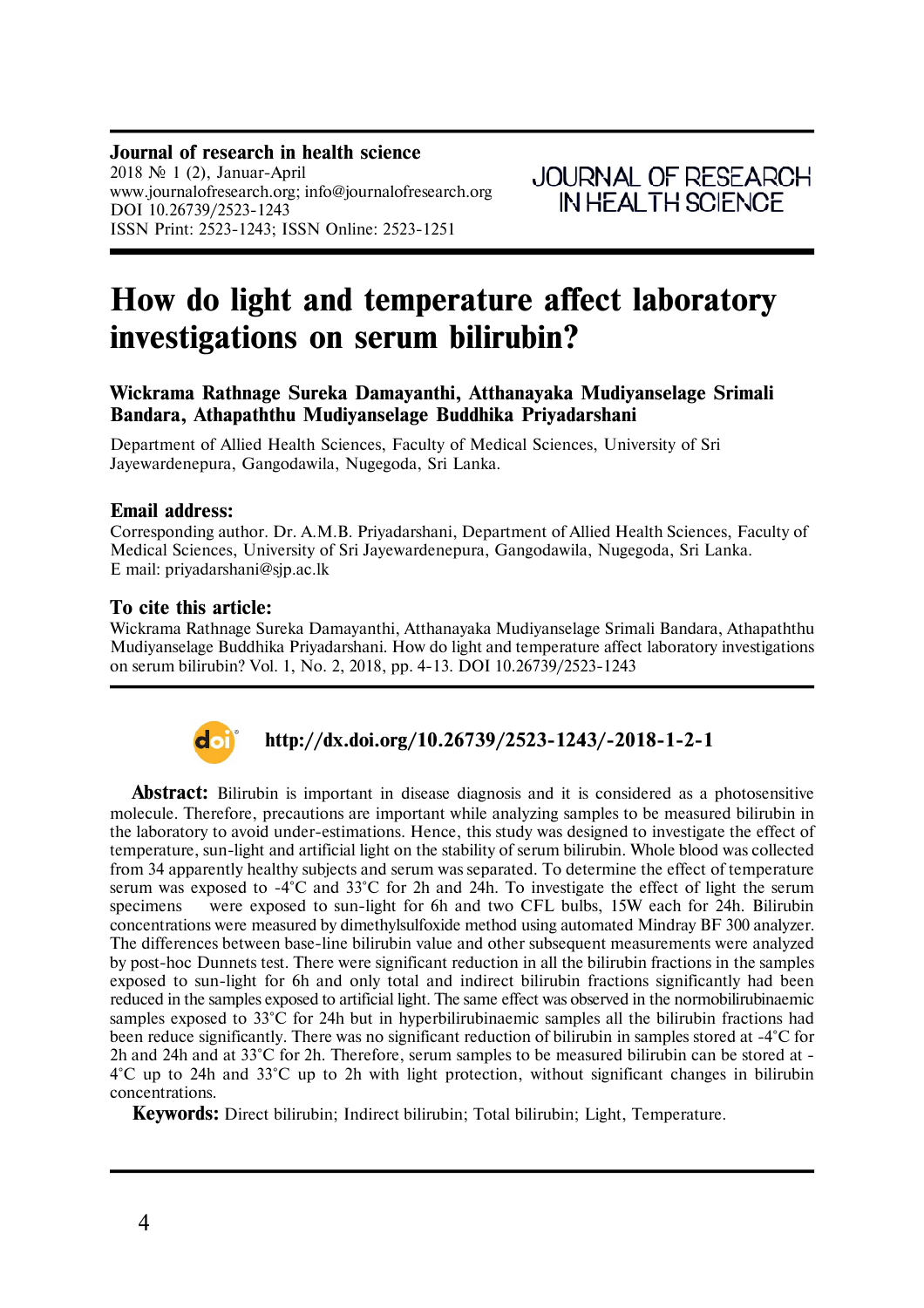# **Introduction**

Bilirubin is a tetrapyrrole and is formed by heme catabolism. Hence, bilirubin is not fully soluble in plasma, it binds with albumin to transport in to the liver. Inside the hepatocyte two glucuronic acid molecules are reacted with bilirubin to increase the solubility of bilirubin. The enzyme microsomal bilirubin glucuronyltransferase catalyzes this reaction. The process is known as "bilirubin conjugation" (Harvey and Ferrier, 2011; Murray et al., 2003).

In the serum, bilirubin is measured as direct bilirubin and total bilirubin. In the clinical practice conjugated bilirubin is referred as "direct bilirubin" whereas unconjugated bilirubin is known as "indirect bilirubin". Direct bilirubin is the fraction which moves freely in the circulation while indirect fraction is bound to serum albumin (Harvey and Ferrier, 2011; Murray et al., 2003). Jaundice is caused by the elevated bilirubin levels in blood. Jaundiced patients can be diagnosed by the yellowish color of the skin, sclera and nail beds due to the deposition of bilirubin. Jaundice can be pre-hepatic, hepatic or post-hepatic (Harvey and Ferrier, 2011; Murray et al., 2003). Hyperbilirubinaemia in new born is more critical than adult because when unconjugated bilirubin fraction reaches harmful level, it can diffuse into the basal ganglia by passing the blood brain barrier (Westwood, 1991).

Serum bilirubin fraction determination is one of the most important laboratory investigations in the clinical practice in diagnosis of diseases. It is used as an indication of the severity of hepatic dysfunction. Unconjugated hyperbilirubinaemia is commonly caused as a result of increased

bilirubin production via haemolysis and dyserythropoiesis, decreased hepatic clearance, defective bilirubin conjugation or multi-factorial etiologies. Conjugated hyperbilirubinaemia can be seen in individuals with hepatitis, liver infiltration, biliary obstruction with inherited disorders, primary biliary cirrhosis or with other causes such as sepsis, shock and hemochromatosis (Harvey and Ferrier, 2011; Murray et al., 2003). As well, serum bilirubin fraction determination is used to diagnose the type of jaundice and related clinical conditions. Neonatal bilirubin determination is also extremely important in routine neonatal diagnostic screening tests (Westwood, 1991).

Quantitative determination of serum bilirubin fractions ie., direct, indirect and total bilirubin is important in the correct diagnosis of diseases. It has been reported that there is a tendency to decrease the level of bilirubin in the serum/plasma due to factors such as exposure to various light intensities, temperatures and exposing time period to each factor and inappropriate sample handling. Therefore, precautions should be taken to protect the clinical specimens to be measured bilirubin from the light and temperatures to prevent the underestimations. If there is any underestimation during analysis it can affect the patient badly due to incorrect diagnosis of the exact disease condition. Therefore, the sample should be immediately analyzed and necessary precautions should be taken while analyzing the clinical specimens for bilirubin determination.

However, it has been reported that possible delay in the analyzing of serum/ plasma bilirubin due to heavy workload or delay in samples transportation to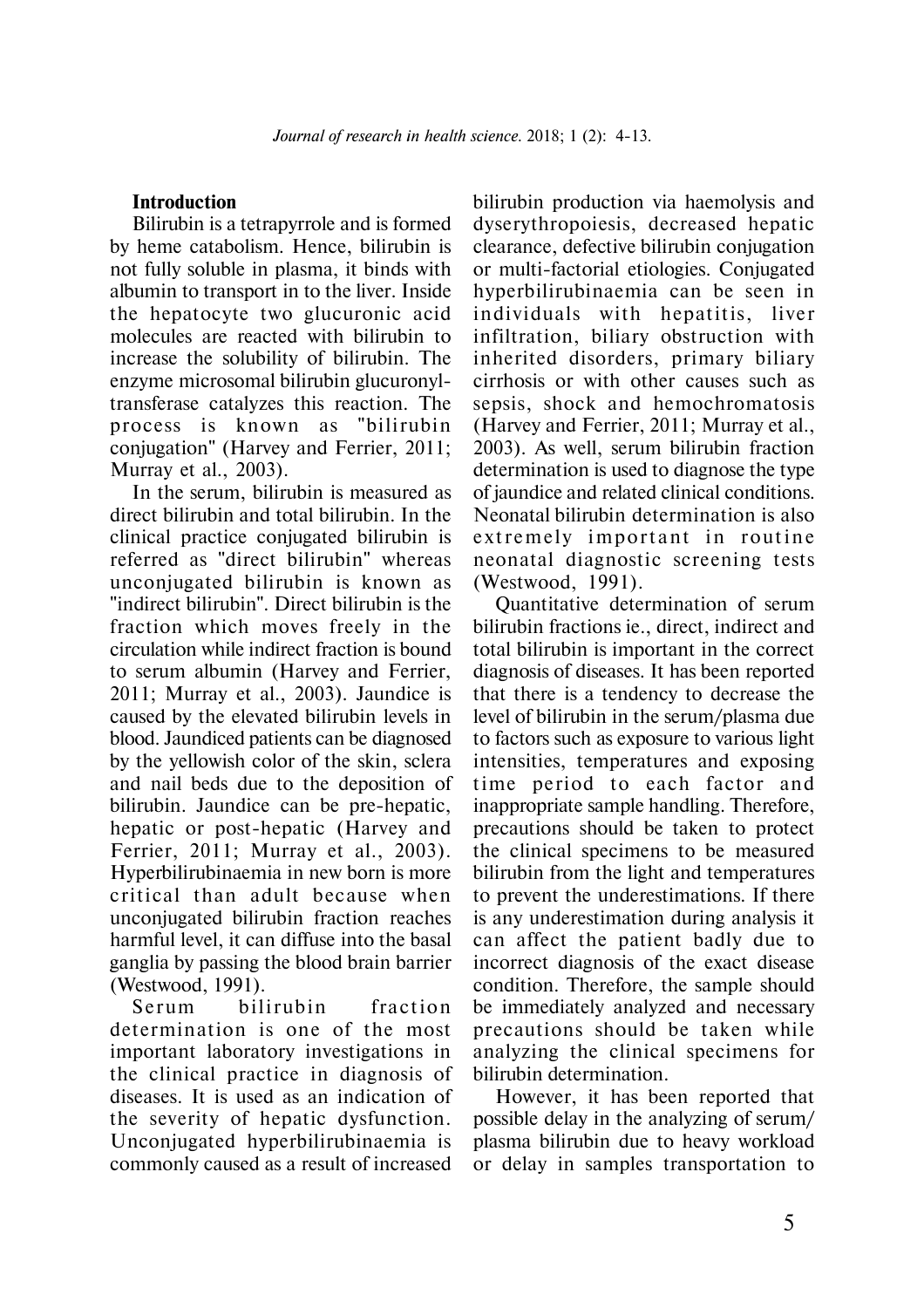Wickrama Rathnage Sureka Damayanthi, Atthanayaka Mudiyanselage Srimali Bandara,

Athapaththu Mudiyanselage Buddhika Priyadarshani. How do light and temperature affect laboratory investigations on serum bilirubin?

laboratories from wards/collection centers as a common problem in most of the hospitals/laboratory setups in developing countries (Saththasivam et al., 2010). Therefore, it is important to investigate that what would happen to the concentration of bilirubin fractions ie., direct, indirect and total bilirubin after exposing to temperature and light while performing laboratory analysis or if there is any delay in analyzing. Hence, the objective of present study was to determine the effect of light and temperature on stability of serum bilirubin.

## **Materials and Methods**

The study was conducted after obtaining ethical approval from the Ethical Review Committee, Faculty of Medical Sciences, University of Sri Jayewardenepura, Sri Lanka.

### **Study population**

Study population included healthy individuals within 18-35 age group. The subjects were recruited to the study, by providing a self-administered questionnaire. By observing the answered questionnaires, healthy individuals were selected to the study by considering inclusion and exclusion criteria. Exclusion criteria included individuals who were clinically diagnosed as suffering from any kind of disease condition and pregnant mothers.

# **Sample size calculation**

Sample size was calculated according to the Paired sample T test calculation criteria. Minitab version 17 software calculator was used for the calculation. The calculated sample size was 34.

#### **Sample processing**

# **Collection of blood samples**

The 5 mL of whole blood was drawn from the median cubital vein by veni puncture. All the blood samples were collected in to labeled plane tubes. All the collected blood samples were protected from light and heat.

## **Separation of serum**

All the collected blood samples were kept for 10 min at room temperature with light protection. After 10 min, all the samples were checked for clot formation. As some of the samples were not completely clotted after 10 min they were left for another 5 min at room temperature. Then the blood clots of all the plane tubes were detached from the bottom of the tube by gently tapping the bottom of the tubes. Then all the samples were centrifuged at 3000 rpm for 10 min. At the end of centrifugation, samples were examined for haemolysis.

# **Aliquoting of serum samples**

After serum separation, each sample was aliquoted into seven, each aliquot containing  $250 \mu L$  of serum. The aliquots were put in to the Khan tubes and numbered from Aliquot No: 1-7. All the Khan tubes were covered with black papers to protect the serum samples from light. Aliquot No: 1 from all the serum samples (n=34) was used to determine the base-line value of direct, indirect and total bilirubin.

## **Determination of effect of temperature on serum bilirubin concentration**

To determine the effect of temperature, each serum aliquot was treated as follow: Aliquot No: 2: kept at refrigerator at -4**°**C for 2 h, Aliquot No: 3: kept at refrigerator at -4 **°**C for 24 h, Aliquot No: 4: kept in the water-bath at 33 **°**C for 2 h, Aliquot No: 5: kept in the water-bath at 33 **°**C for 24 h.

All the serum aliquots in the refrigerator and in the water-bath were protected from light. Before analysis refrigerated samples were kept for 3 min at room temperature for freeze thawing.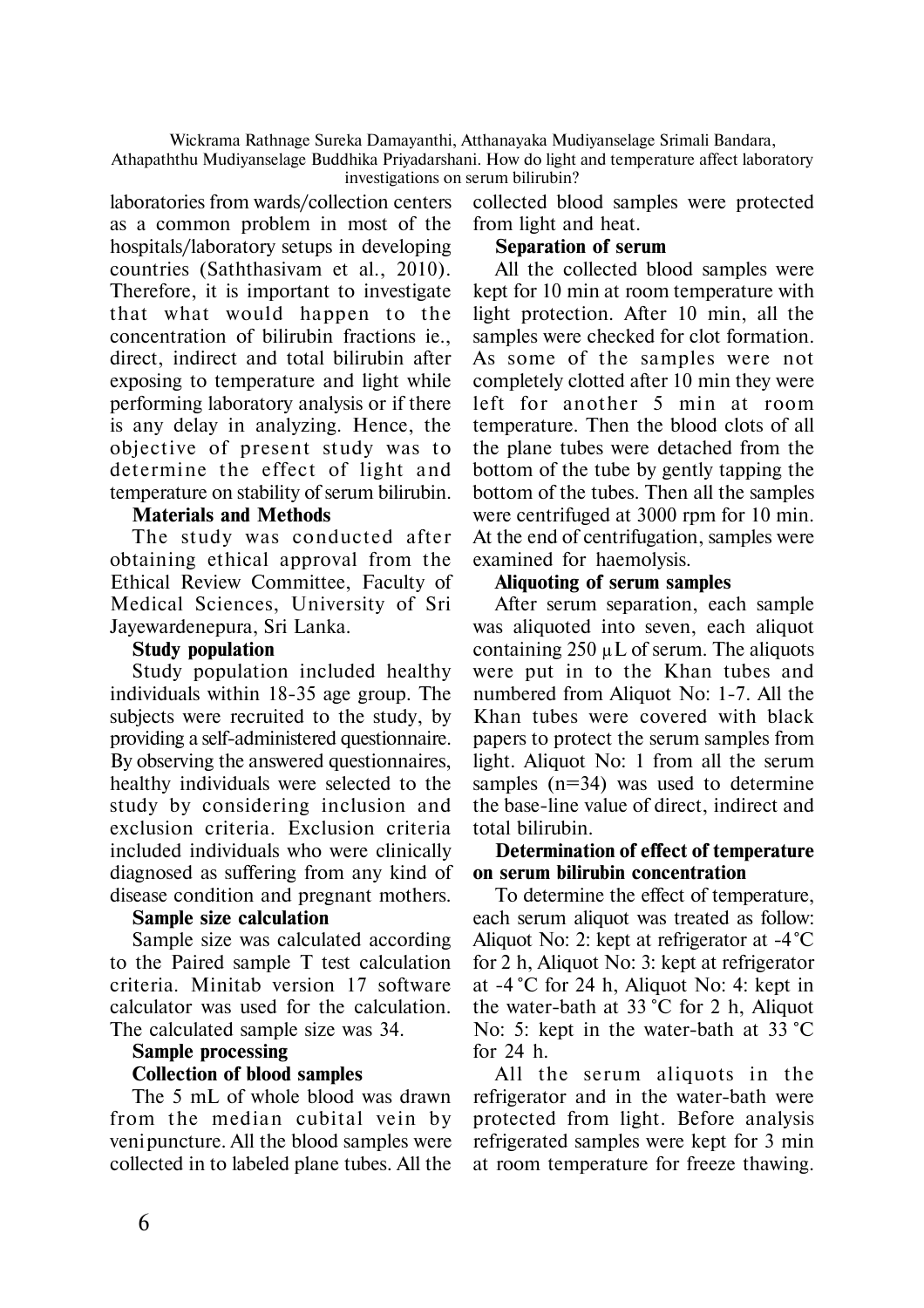## **Determination of effect of light on serum bilirubin concentration**

Determination of effect of sun-light

To determine the effect of sun-light, Aliquot No: 6 from all 34 serum samples were kept near an opened laboratory window, exposing to sun-light for 6 h at ambient temperature.

#### **Determination of effect of artificial light**

To determine the effect of artificial light, Aliquot No 7 from all 34 serum samples were placed under a light source for 24 hat ambient temperature. The distance between the light source and the sample set was 240 cm (8 feet). The Light source was two CFL bulbs, 15 W, 220/ 240V, 50/60 Hz.

Table 1 summarizes that how each serum aliquot was treated to find out the effect of temperature and light on serum bilirubin concentration. All 7 aliquots from each serum sample were treated according to the Table 1

## **Analysis of serum bilirubin Instrumentation and Reagent**

The total and direct serum bilirubin levels of all the serum samples were measured using automated analyzer Mindray BF 300 analyzer, China. The instrument was calibrated for the measurement of serum bilirubin. Two quality control samples were run with the serum samples.

Bio lab bilirubin kit for both total and direct bilirubin measurements RFF 80403 was used to determine the different bilirubin fractions.

#### **Principle of the reaction**

Dimethylsulfoxide (DMSO) method was used to determine the bilirubin concentration. The reaction between bilirubin and diazotized sulfanilic acid yields azobilirubin. Direct bilirubin reacts with diazotized sulfanilicacid in aqueous

medium. To enable the assay of total bilirubin it is necessary to break the link between unconjugated bilirubin and albumin, which is done by dime thylsulfoxide (DMSO). The absorbance of azobilirbin is proportional to the bilirubin concentration, which is measured at 550 nm.

#### **Data analysis**

Data analysis was done using software SPSS version 21. The difference between the control group (base-line bilirubin values) and all the other subsequent measurements were analyzed with ANOVA (analysis of variance) with post hoc Dunnet's test based on observed means. The error term is Mean Square  $(Error) = .003$ . The mean difference is significant at the 0.05 level.

#### **Results**

Analysis of demographic characteristics of the study population

Thirty-four healthy subjects within 18- 35 years were recruited in the study. Out of 34 healthy subjects, 11 were males and 23 were females.

# **Base-line serum bilirubin levels in the study population**

One set of serum aliquots (aliquot No:1) from all 34 serum samples was analyzed to determine the base-line bilirubin vales in the study population. This was done immediately after the serum separation. Even though apparently healthy individuals were enrolled in the study, 8 subjects out of 34 were hyperbilirubinaemic and their total bilirubin concentration was varied from 1.23 to 2.43 mg/dL whereas others were (n=26) normobilirubinaemic.

# **Effect of temperature on serum bilirubin concentration**

**Effect of temperature 33°C after keeping for 2 h**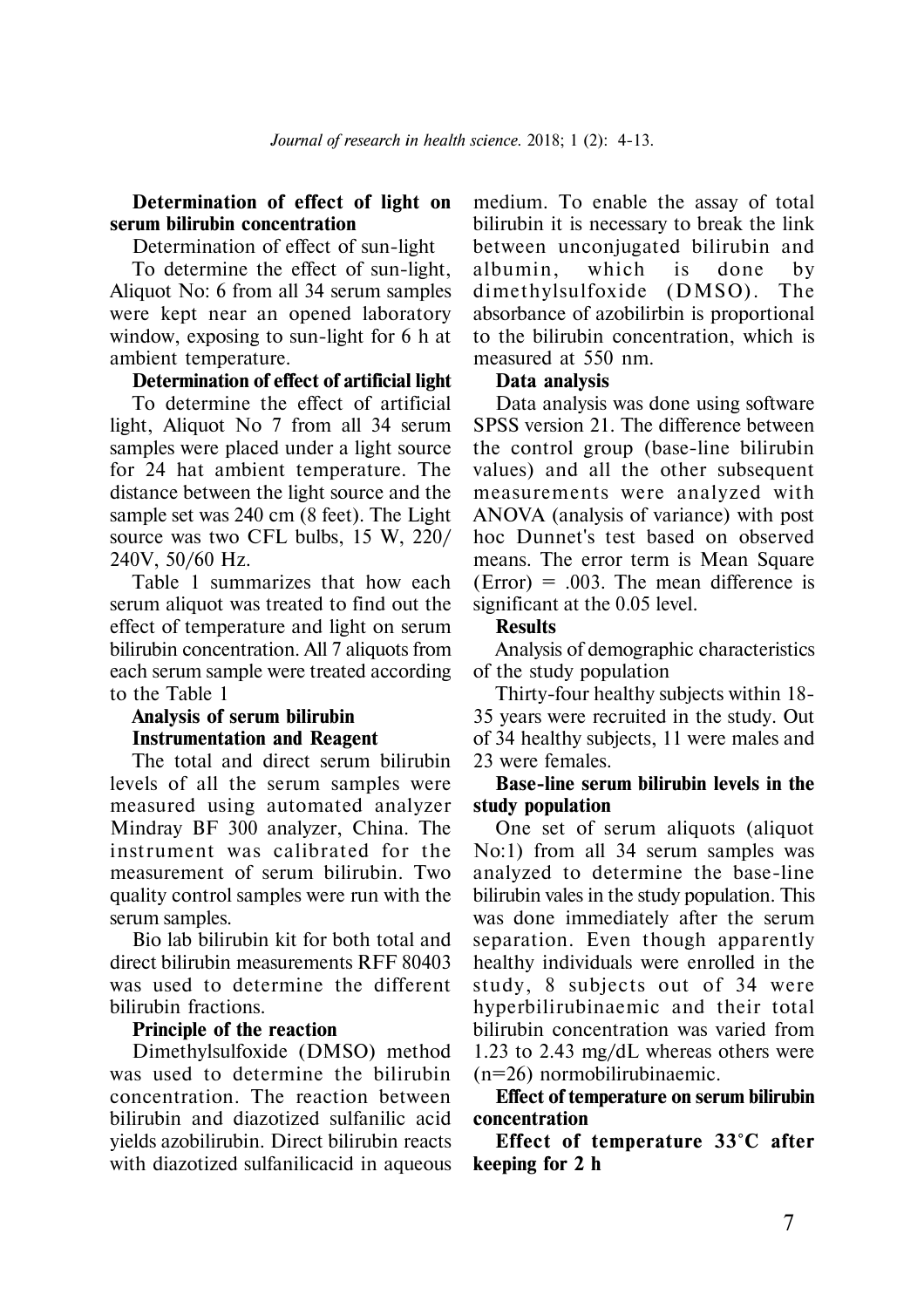Wickrama Rathnage Sureka Damayanthi, Atthanayaka Mudiyanselage Srimali Bandara, Athapaththu Mudiyanselage Buddhika Priyadarshani. How do light and temperature affect laboratory investigations on serum bilirubin?

With regard to serum total, direct and indirect bilirubin, there was no significant difference in between base-line values and at 33 °C after keeping for 2 h with light protection.

# **Effect of temperature 33 °C after keeping for 24 h**

However, there was a significant deference in between base-line values and values obtained after storing at 33 °C for 24 h with regard to total and indirect bilirubin values when normobili rubinaemic subjects are concerned. But, there was no significant reduction in direct bilirubin values. When hyperbilirubinaemic subjects are considered, there was a significant reduction in between base-line values and values obtained after storing at 33 °C for 24 h with regard to total, direct and indirect bilirubin.

# **Effect of temperature -4°C after keeping for 2 h**

According to statistical analysis, with regard to serum total, direct and indirect bilirubin, there was no any significant difference in between base-line values and at -4 °C after keeping for 2 h with light protection.

# **Effect of temperature -4 °C after keeping for 24 h**

Even after 24 h at -4 °C, there was no any significant difference in total, direct and indirect bilirubin values compared to base-line values.

# **Effect of light on serum bilirubin concentration**

# **Effect of sun-light after keeping for 6 h**

Samples exposed to sun-light for 6 h showed that there was a significant reduction in total, direct and indirect bilirubin values compared to base-line values in both normobilirubinaemic as well as in hyperbilirubinaemic samples.

This was the highest percentage reduction in bilirubin concentrations that observed during the study.

# **Effect of artificial light after keeping for 24 h**

According to the statistical analysis, there was a significant reduction in total and indirect bilirubin concentrations in the sample with normobilirubinaemia after keeping under the artificial light source for 24 h compared to the base-line values. But there was no significant difference in direct bilirubin concentrations. Same observation was notes in the hyperbilirubinaemia samples. In hyperbilirubinaemia samples there was a significant reduction in total and indirect bilirubin values after keeping under the artificial light source for 24 h compared to the base-line values. But there was no significant difference in direct bilirubin concentrations.

Table 2 summarizes that how temperature and light treatment affect different bilirubin fractions in no rmobilirubinaemic and hyperbilirubinaemic serum samples. The effect has been given compared to baseline values.

# **Discussion**

Bilirubin molecule is known to be a photosensitive molecule. When the linear structure of bilirubin molecule is considered it is a highly polar molecule and can be easily execrated. But linear structure of the bilirubin is not the structure which exists in the nature because it has the ability to convert the structure in to chiral, mirror image conformations and it is highly non-polar (Mcdonagh, 1985). To make it soluble, bilirubin molecule is conjugated with two glucuronic acid molecules in the liver. Hence, in the human serum there is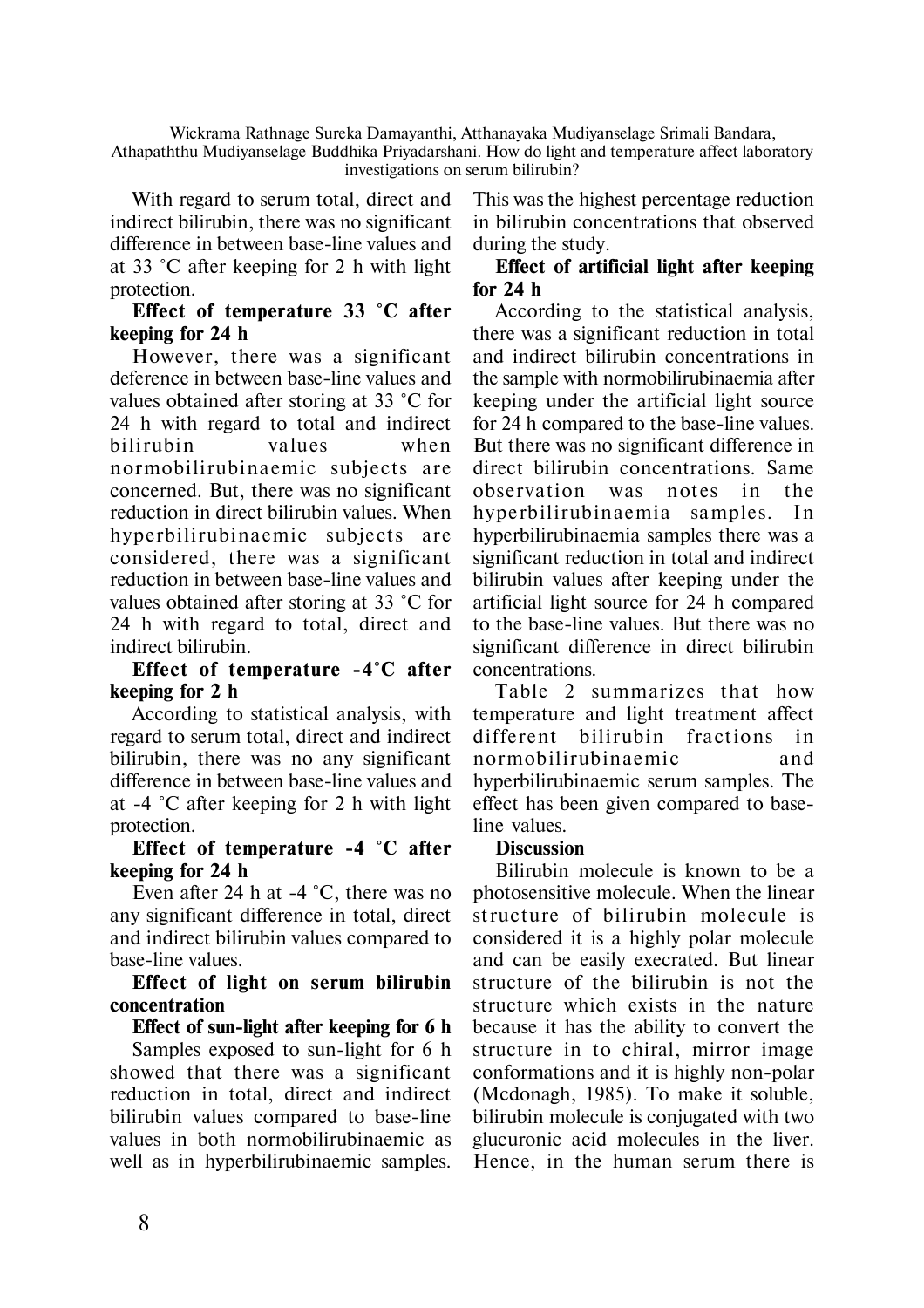conjugated bilirubin as well as unconjugated bilirubin which is bound with serum protein albumin (Harvey and Ferrier, 2011; Murray et al., 2003). When analyzing serum bilirubin concentration total, direct (conjugated) and indirect (unconjugated) bilirubin is measured for disease diagnosis purposes.

Our study showed that, with regard to total, direct and indirect bilirubin there is no significant difference in between base-line values and after storing serum samples at 33 °C for 2 h with light protection (in both normobilirubinaemic and hyperbilirubinaemic subjects). This finding is supported by the study carried out by Tanner et al., which showed that bilirubin is stable at temperature 15° C, 25 °C and 35 °C up to at least 24 h but in the whole blood (Tanner et al., 2008). However, in normobilirubinaemic subject's a significant reduction in total and indirect bilirubin was observed after storing serum samples at 33 °C for 24 h with light protection. But there was no significant reduction in direct bilirubin concentrations. But in hyperbilirubinaemic subjects in addition to total and direct bilirubin there was a significant reduction in direct bilirubin concentration as well. Contrast to our finding Tanner et al., showed that bilirubin is stable at 35 °C up to at least 24 h prior to centrifugation and in this case, they had been used whole blood instead of serum (Tanner et al., 2008). Sofronescu et al., showed that there is no statistically significant difference in direct bilirubin values after storing plasma samples at 3 °C and 22 °C for 2, 4, 8, 24 h (Sofronescu et al., 2012). However, it is difficult to compare these vales with our results as the temperature used was different in two studies.

According to the statistical analysis, our study showed that there is no significant reduction in bilirubin after storing serum samples at  $-4$  °C with light protection for 2 h and 24 h. This finding is supported by the findings of Morishita et al., which showed that bilirubin is stable at -20  $^{\circ}C/4$   $^{\circ}C$  for 7 days with or without light exposure (Morishita et al., 1994). However, in that case temperature used was higher than the temperature used by us ie., 4 °C. Further, in present study there was a little change in ratio of direct bilirubin to total bilirubin at -4 °C which was observed in both no rmobilirubinaemic and hyperbilirubinaemic samples. Morishita et al., noted the same observation but at - 20 °C/4 °C. However, t gradually lowering of the ratio at 25°C over time could be seen (Morishit et al., 1994).

Ihara et al., conducted a study to determine the effects of thermo-stability on bilirubin sub-fractions of serum bilirubin. One unconjugated and three conjugated hyperbilirubinaemic serum samples had been filled with nitrogen and incubated in-vitro at 4 °C, 25 °C, 37 °C for 6 h in the dark. Authors had observed that there is no difference in total bilirubin concentration in both conjugated and unconjugated hyperbilirubinaemic serum samples at 4  $^{\circ}$ C, 25  $^{\circ}$ C and 37  $^{\circ}$ C up to 6 h. A decrease of direct bilirubin concentrations with the incubation time and temperature could be observed. Authors reported that direct bilirubin is stable at 4 °C for 6 h, at 25 °C and at 37 °C for 1.5 hours. Serum total, direct, and indirect concentrations remained unchanged in unconjugated hyperbilirubinaemic serum samples at 4  $^{\circ}$ C, 25  $^{\circ}$ C, 37  $^{\circ}$ C up to 6 h. However, authors had concluded that thermo-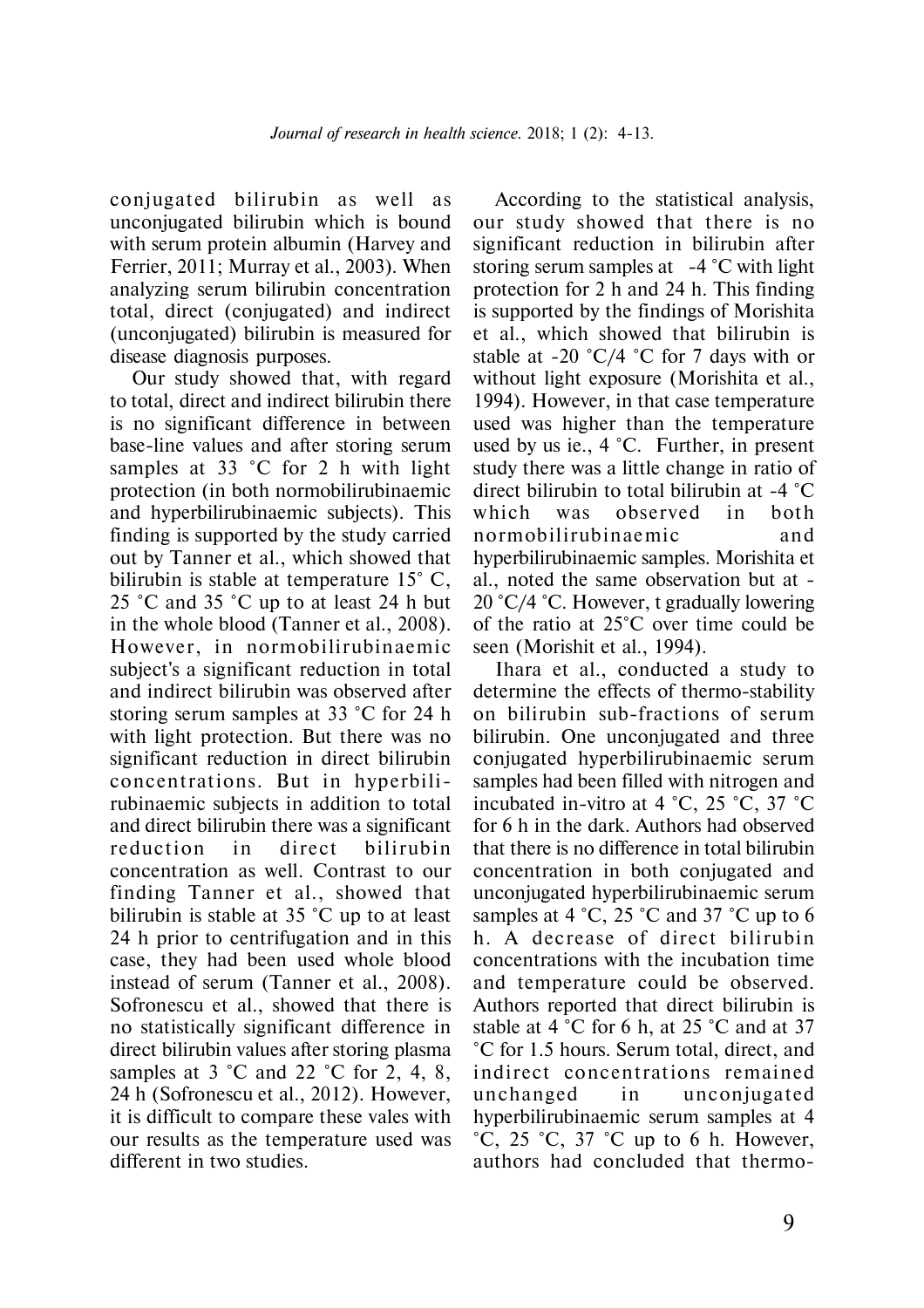Wickrama Rathnage Sureka Damayanthi, Atthanayaka Mudiyanselage Srimali Bandara, Athapaththu Mudiyanselage Buddhika Priyadarshani. How do light and temperature affect laboratory investigations on serum bilirubin?

stability of the bilirubin sub-fractions are in the order of delta bilirubin, unconjugated bilirubin, mono-conjugated bilirubin, and di-conjugated bilirubin (Ihara et al., 2010).

However, reason for the changes in bilirubin level and structure with temperature for various time durations has not been addressed. The structure of the bilirubin may be changed after exposing serum samples at 33 °C for 24 h due to the changes of bonds in bilirubin molecules. Newly formed structures may not be reacted with diazotized sulfanilic acid to form azobilirubin (red color) at pH 1.4 in DMSO method which is the method used in present study. Because of that, concentration of the azobilirubin formed from the reaction may be reduced. Therefore, intensity of the color product can also be reduced. As the intensity of the color produced is directly proportional to the concentration of the bilirubin, the amount of bilirubin may be reduced. Rate of structural changes in bilirubin molecules/ breakdown of bilirubin may be increased with temperature and time duration. Therefore, fewer changes in bilirubin values could be observed at -4 °C after 2 h compared to 24 h. Hence, serum samples can be stored at -4 °C for 24 h and at 33 °C for 2 h with light protection if there is any delay in analysis of the serum samples to be analyzed for bilirubin.

To determine the effect of sun-light, aliquoted serum sample set was kept near the window in a sunny day for 6 h. All the samples were kept in the way that they get sun-light equally. There was a significant reduction in total, direct and indirect bilirubin values when compared to baseline values. The lowest reduction could be seen in direct bilirubin fraction. In comparison all the treatment methods, the highest reduction in total, direct and indirect bilirubin concentrations were observed in the samples which exposed to sun-light during the present study. A previous study had been conducted to determine the effect of sun-light by using prepared bilirubin solutions and the results revealed that significant reduction in bilirubin concentration. These results support our findings. But in that case bilirubin solutions had been used instead of serum samples. An in-vivo study carried out by using jaundiced infants indicated that filtered sun-light is less effective when compared to conventional (Rehak et al., 2008). But, another study showed that filtered sun-light is an effective treatment in neonatal jaundice and it can be used where conventional phototherapy is not available (Leung et al., 1992).

The reason for the reduction of bilirubin levels after exposing to sun-light is the photo-irradiation of bilirubin molecules. When bilirubin molecule is exposed to sunlight, photo-isomerization of native bilirubin molecule occurs, resulting formation of conformational isomers and structural isomers.In the structural photo-isomerization, bilirubin molecule twisted irreversibly resulting different shape known as Z-lumirubin. This result in open up of hydrogen bonds from a one end of the native bilirubin molecule causing exposure of polar groups in the molecule (Mcdonagh, 1985; Goncharova et al., 2015).

In the conformational isomerization bilirubin molecule undergoes Z E reversible isomerization. This occurs at the double bonds in carbon molecules of C-4 and C-15. The reaction can occur in both carbon molecules or in one carbon molecule. Therefore, there can be three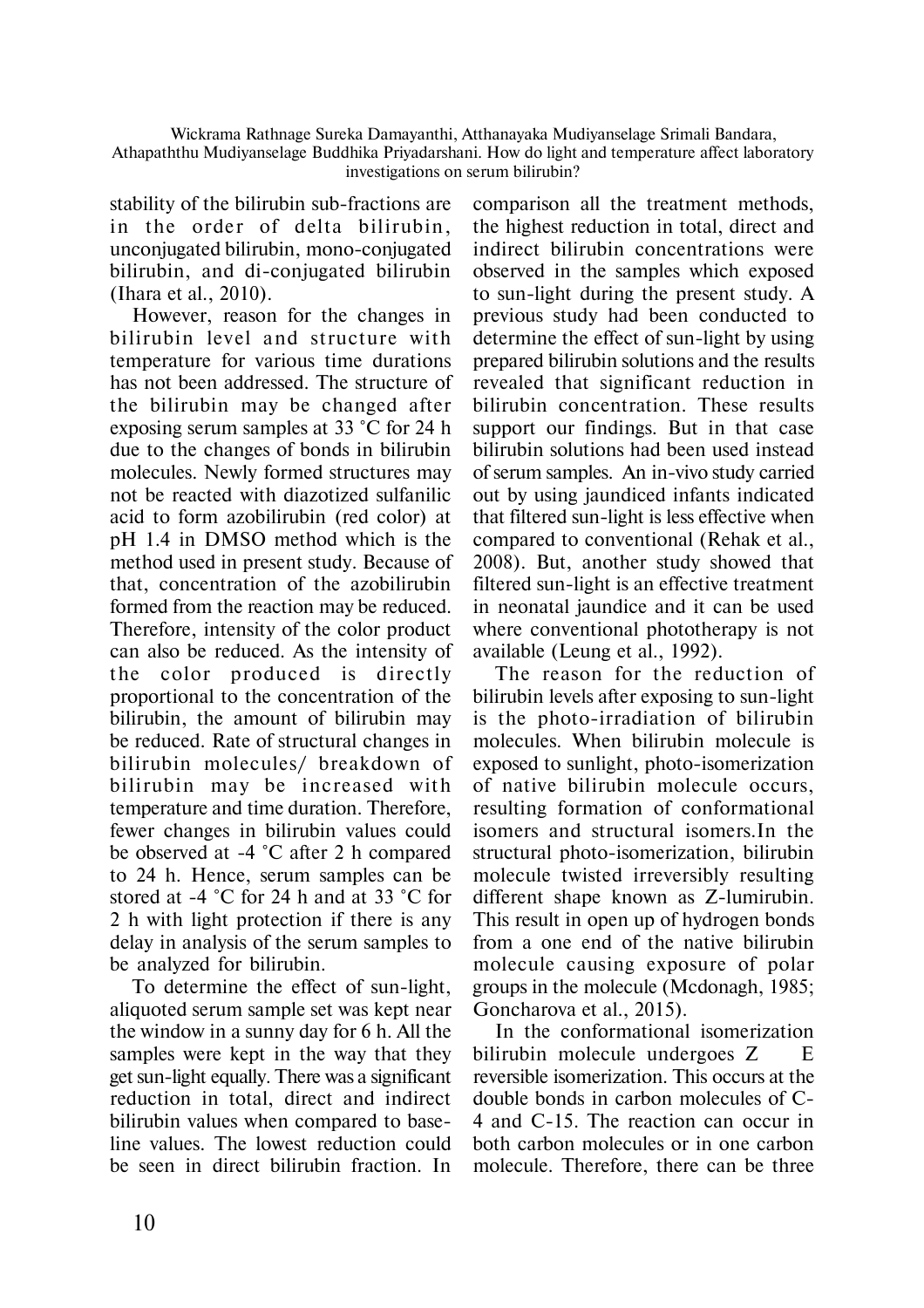isomeric products of bilirubin molecule ie., 4Z, 15E-, 4E, 15Z- and 4E, 15E bilirubin (Mcdonagh, 1985; Amin and Ahlfors, 2008; Mreihil et al., 2010). But when this conformational isomerization occurs in-vitro the most predominant product is 4Z, 15E- bilirubin (Mcdonagh, 1985). Due to this photo-irradiation, native bilirubin molecule converts in to different isomeric products. Hence, the reaction of native bilirubin molecules with the reagent molecules affects, the formation of azobilirubin is decreased. This is resulted in low bilirubin concentration in the samples which exposed to sun-light compared to base-line values. The unconjugated bilirubin more prone to photo-irradiation than conjugated bilirubin (Mcdonagh, 1985), hence the reduction of unconjugated fraction is more compared to conjugated fraction of bilirubin.

The effect of artificial light was studied by exposing serum samples to two CFL bulbs. The samples with high and normal bilirubin concentrations showed significant reduction in total and indirect fractions after exposed to the light source for 24 h. Sofronescu et al., had found that significant reduction in total, direct and indirect bilirubin with normal bilirubin concentrations after exposing to artificial light for 24 h. Further, there is a decrease in both total and direct bilirubin in the samples where elevated bilirubin concentrations after exposing to artificial light for 48 h. However, Phili ps bulb had been used in the study and whole blood samples had been exposed to the light source (Sofronescu et al., 2012). Another study showed that significant reduction in bilirubin concentrations after exposing serum samples to fluorescent light (intensity of 1,100 lumen/m?) 6 feet below a light fixture for 2 h. But in this study authors had concluded that precautions to protect the bilirubin from the light should be taken while handling specimens with normal bilirubin concentrations rather than specimens with high bilirubin concentrations (Rehak et al., 2008). A study conducted using serum samples from jaundiced newborn infants, found that a significant decrease in the bilirubin values at 6 h after samples were exposed to white fluorescent light (Leung et al., 1992). Another in-vivo study conducted using jaundiced infants indicated that LED light and turquoise light had similar effect in reducing bilirubin after 24 h exposure period (Ebbesen et al., 2016).

The reason for the reduction in bilirubin after exposing to artificial light is same as with that of the reason explained under the effect of sun-light. The most effective light source to reduce the bilirubin by photo-irradiation is blue fluorescent light (Salih, 2001; Slusher et al., 2015). The sun-light covers a large portion of the light spectrum including the bilirubin-absorbing range ie., blue light (Rashid et al., 2000). But, when artificial light source is used it doesn't include the same spectrum as sun-light. It could be the reason for the higher reduction in bilirubin after exposed to serum samples to sun-light compared to artificial light.

Serum bilirubin is stable at -4 **°**C up to 24 h and at 33 **°**C up to 2 h with light protection. Serum bilirubin is drastically reduced when expose to sun-light for 6 h. When serum samples containing bilirubin are exposed to two CFL bulbs, with the distance between light source and serum samples 240 cm for 24 h, indirect and total bilirubin concentrations are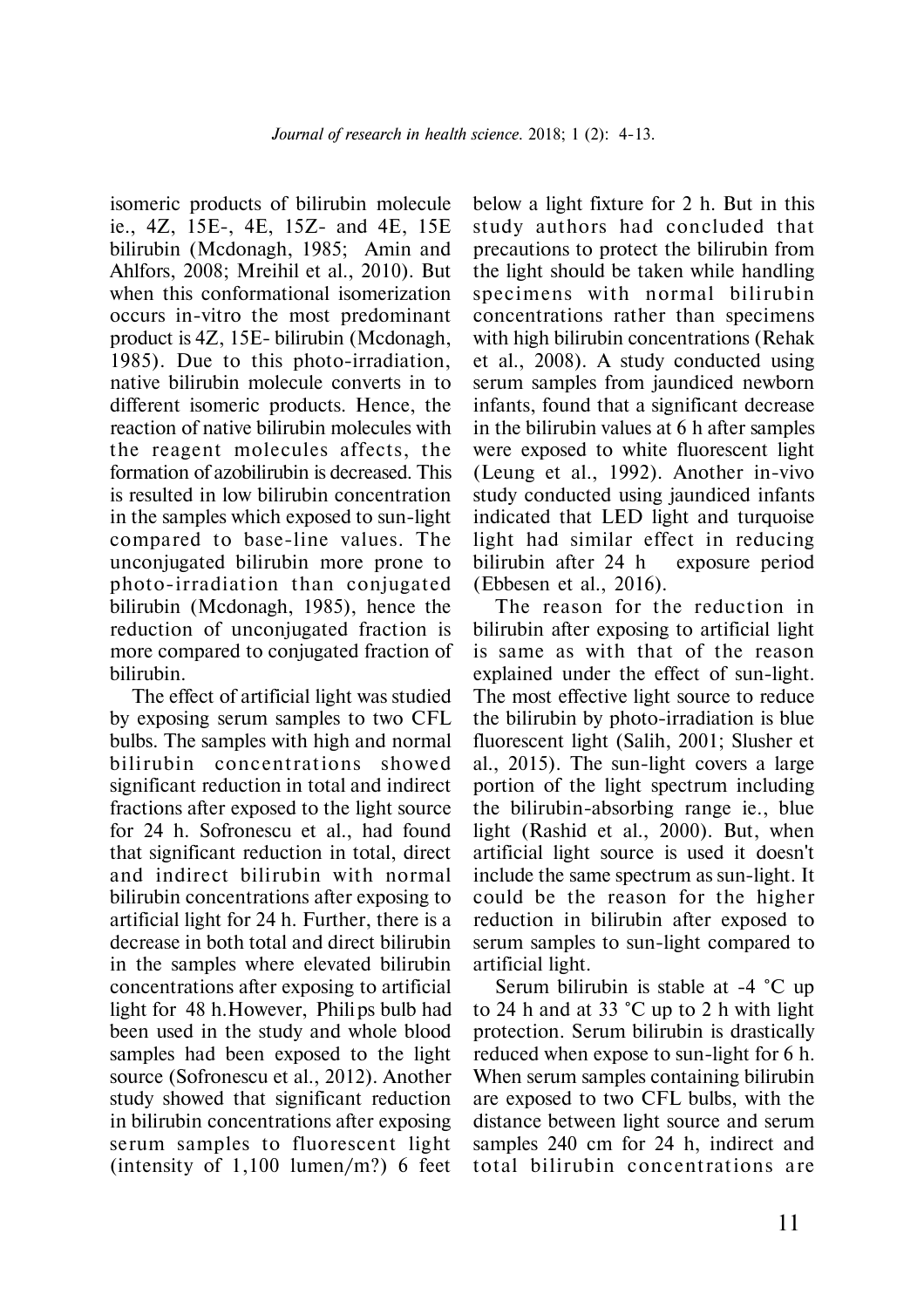Wickrama Rathnage Sureka Damayanthi, Atthanayaka Mudiyanselage Srimali Bandara, Athapaththu Mudiyanselage Buddhika Priyadarshani. How do light and temperature affect laboratory investigations on serum bilirubin?

significantly reduced but direct bilirubin fraction does not change significantly up to 24 h.

### **Acknowledgement**

We would like to express our sincere thanks to the subjects who partici pated

in the study. We owe special thanks to Mr. P. Dias for his valuable support for statistical data analysis. Our extreme gratitude goes to Mr. B.B.I.N Priyankara and Mr. H.P Asanka for their kind cooperation given during this study.

#### **References**

1. Amin, S.B., Ahlfors, C. (2008) Effect of storage and freezing on unbound bilirubin measurement. Clin. Chim. Acta. 396: 56-7.

2. Ebbesen, F., Vandborg, P.K., Madsen, P.H., Trydal, T., Jakobsen, L.H., Vreman, H.J. (2016). Effect of phototherapy with turquoise-versus blue LED light of equal irradiance in jaundiced neonates. Pediatr. Res. 79: 308-12.

3. Goncharova, I., Ja?prov?, J., V?tek, L., Urbanov?, M. (2015). Photo-isomerization and oxidation of bilirubin in mammals is dependent on albumin binding. Anal. Biochem. 490: 34-45.

4. Harvey, R.A., Ferrier, D,R, editors (2011): Lippincott's Illustrated Reviews: Biochemistry. Lippincott Williams & Wilkins.

5. Ihara, H., Kakinoki, T., Morita, Y., Matsumoto, N., Shino, Y. (2010). Effects of thermostability of bilirubin subfractions on serum bilirubin measurement. J. Anal. Bio-Sci., 33: 223-6

6. Leung, C.I., Soong, W.J., Chen, S.J. (1992). Effect of light on total micro-bilirubin values in-vitro. Zhonghua. Y.i XueZaZhi. (Taipei). 50: 41-5.

7. Mcdonagh, A.F (1985). Light effects on transport and excretion of bilirubin in newborns. Ann. N. Y. Acad. Sci., 453: 65-72.

8. Morishita, Y., Nakane, K., Fukatsu, T. (1994). Stability of serum bilirubin with or without lighting at various temperatures. Japanese. J. Clin. Chem., 23: 170-77.

9. Mreihil, K., McDonagh, A.F., Nakstad, B., Hansen, T.W.R. (2010). Early isomerization of bilirubin in phototherapy of neonatal jaundice. Pediatr. Res. 67: 656-9.

10. Murray, R.K., Granner, D.K., Mayes, P.A., Rodwel, V.W. editors (2003): Harper's Illustrated BiochemistryLange Medical Books/McGraw-Hill.

11. Rashid, H., Ali, M.K., Tayyab, S. (2000). Effect of pH and temperature on the binding of bilirubin to human erythrocyte membranes. J. Biosci. 25: 157-61.

12. Rehak, N.N., Cecco, S.A., Hortin, G.L. (2008). Photolysis of bilirubin in serum specimens exposed to room lighting. Clin. Chim. Acta., 387: 181-3.

13. Salih, F.M. (2001) Can sunlight replace phototherapy units in the treatment of neonatal jaundice? An in-vitro study. Photodermatol. Photoimmunol. Photomed. 17: 272-7.

14. Saththasivam, P., Voralu, K., Ramli, N., Mustapha, M.R., Omar, J., Van Rostenberghe, H. (2010). The effect of delayed transportation of blood samples on serum bilirubin values in neonates. The. Malays. J. Med. Sci., 17: 27-31.

15. Slusher, T.M., Olusanya, B.O., Vreman, H.J., Brearley, A.M., Vaucher, Y.E., Lund, T.C., Wong, R.J., Emokpae, A.A., Stevenson, D.K. (2015). A Randomized trial of phototherapy with filtered sunlight in African neonates. N. Engl. J. Med. 373: 1115-24.

16. Sofronescu, A.G., Loebs, T., Zhu, Y. (2012). Effects of temperature and light on the stability of bilirubin in plasma samples. Clin. Chim. Acta. 413: 463-6.

17. Tanne, M., Kent, N., Smith, B., Fletcher, S., Lewer, M. (2008). Stability of common biochemical analytes in serum gel tubes subjected to various storage temperatures and times pre-centrifugation. Ann. Clin. Biochem. 45: 375-9

18. Westwood, A. (1991): The analysis of bilirubin in serum. Ann. Clin. Biochem., 28: 119-30